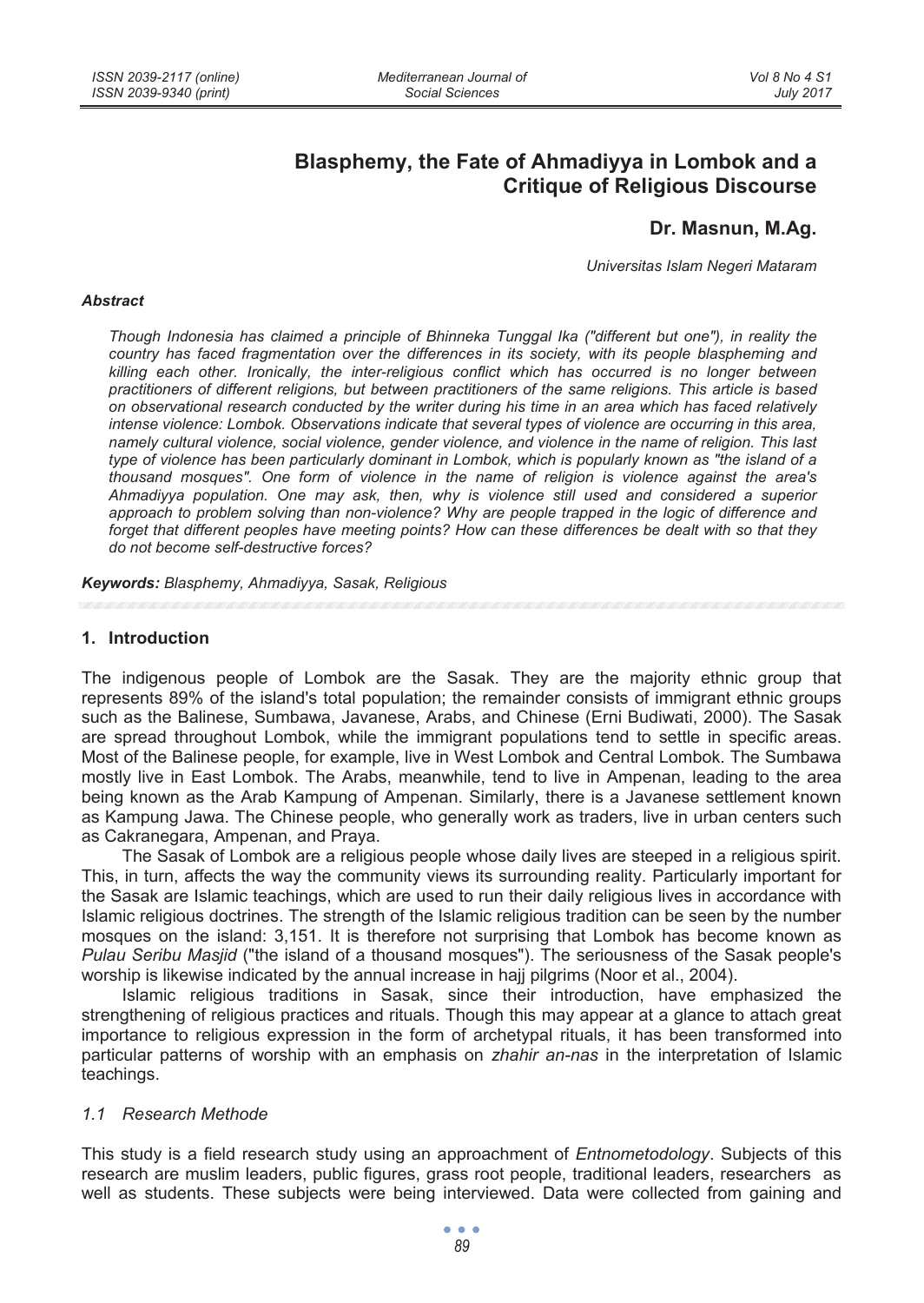tracing informations from books, magazines, newspaper, and others supported documents.

#### **2. Islam and its Struggles in Lombok**

Islam has been and become a major force in Lombok society, as most of its population is Muslim. Almost all of the Sasak, the majority ethnic group, are Muslims, to the point that one ethnographer has even said that "to be Sasak means to be Muslim". Though this statement is not entirely true (as it ignores the popularity of Sasak Boda),<sup>1</sup> similar sentiments are held by much of Lombok's population. Sasak identity is closely associated with a Muslim identity (Erni Budiwati, 2000). Non-Islamic religions (Hinduism, Buddhism, and Christianity), meanwhile, are often associated with immigrant populations such as the Balinese and Chinese.

The Islamic practices in Lombok are not monolithic. Parts of the population belong to groups that claim to be modernist (such as Muhammadiyah and Persis), while others are part of traditionalist Islamic groups such as Nahdlatul Wathan (NW)<sup>2</sup> and Nahdlatul Ulama (NU).<sup>3</sup> Both types of practices can be found in West Lombok and East Lombok.

Furthermore, several denominations can be found in Lombok. Practitioners can be classified, for instance, as members of the Wahabi congregation (*Wahabiyah Jamaah*) or as followers of the Qadiriyah and Naqsabandiyah *tarekat* (school of spiritual thinking). The former denomination of Islam is found most predominantly in East Lombok and has numerous followers. Most of the Wahabi congregation is from the lower and middle classes, which commonly includes indigenous farmers as well as some migrants from Java. The Wahabis also offer religious education and religious boarding schools (*pesantren*), with a focus on regional development, in Aikmel and Sulaga, East Lombok. Persons following the *tarekat* of Qadiriyah and Naqsabandiyah, meanwhile, are often referred to as followers of orthodox or traditional Islam. Historically, the teaching of the Qadiriyah and Naqsabandiyah *tarekat* in Lombok began in the 19th century, following the return of several master teachers from the al-Haram Mosque in Mecca. These *khalifah*<sup>5</sup> were appointed by

*<sup>1</sup> Boda is the original belief system of the Sasak people before the arrival of foreign influences. The Sasak who adhere to this belief are termed Sasak Boda. This belief system is characterized by animism and pantheism. The veneration and worship of ancestral spirits and various other local deities are the main focus of religious practice of Sasak Boda. See Erni Budiwanti, "The Impact of Islam on the Religion of the Sasak in Bayan, West Lombok" in Kultur Volume I, No.2/2001/p. 30.* 

*<sup>2</sup> NW is a social organization engaged in educational, social and Islamic da'wah (proselytization). This organization was founded by TGH. KH. Muhammad Zainuddin Abdul Madjid on 15 Jumadil Akhir 1372 H / 1 March 1953 AD in Pancor East Lombok, West Nusa Tenggara. See Abdul Hayyi Nu'man and Sahafari Asy'ari, Nahdlatul Wathan Organisai Pendidikan, Sosial dan Politik (East Lombok: NW Regional Board of East Lombok, n.d.), p. 84, and Mohammad Noor, et al., Visi Kebangsaan Religius: Refleksi Pemikiran dan Perjuangan Tuan Guru Kyai Haji Muhammad Zainuddin Abdul Madjid 1904–1997 (Jakarta: Logos Wacana Ilmu, 2004), p. 204. Read also Usman, Filsafat Pendidikan: Kajian Filosofi Pendidikan Nahdatul Wathan di Lombok (Yogyakarta: Teras, 2010).* 

*<sup>3</sup> Discussion of the history and progress of NU in Lombok can be found in Taqiuddin A. Mansoor, NU Lombok: Sejarah Terbentuknya Nahdatul Ulama Nusa Tenggara Barat (West Nusa Tenggara: Pustaka Lombok, 2008) and Ida Bagus Putu Wijaya Kusuma, NU 1953-1984 Lombok (West Nusa Tenggara: Pustaka Lombok, 2010).* 

*<sup>4</sup> Traditionalists have the tendency to "hold fast" onto old practices to maintain the purity of their heritage through maintaining old elements. It should be emphasized here that the Sunni "traditional" identity adopted by the NU*  and NW ulama is not intellectual conservatism, as is evidenced by the strong traditions of the Islamic world and *Muslims' perseverance and steadfastness in the pursuit of knowledge; these traditionalists are students seeking knowledge. Here NU traditionalism must be distinguished from modern Islamic organizations such as Persis and Muhammadiyah, who firmly reject mazhab (schools of thought, or sects). Alignment with products which*  have been practiced from generation to generation is characteristic of NU and NW traditionalism, as is a strong *tendency to maintain the existing establishment (status quo) and reject the new thoughts which challenge it.* 

<sup>&</sup>lt;sup>5</sup> Khalifah is a term found in tarekat which refers to a student who has achieved a specific level in accordance with the normative measures of a sheikh (a spiritual teacher in tarekat). The khalifah then become an assistant *to the sheikh during the process of transforming and conveying teachings. Three of the most prominent khalifah in Indonesia at the time were Sheikh Abdul Karim of Banten, Sheikh Ahmad bin Muhammad Hasbullah of Madura, and Sheikh Tolhah of Cirebon. Dadang Kahmad, Tarekat dalam Islam, Spiritualitas Masyarakat Modern (Bandung: Pustaka Setia, 2002), p. 100.*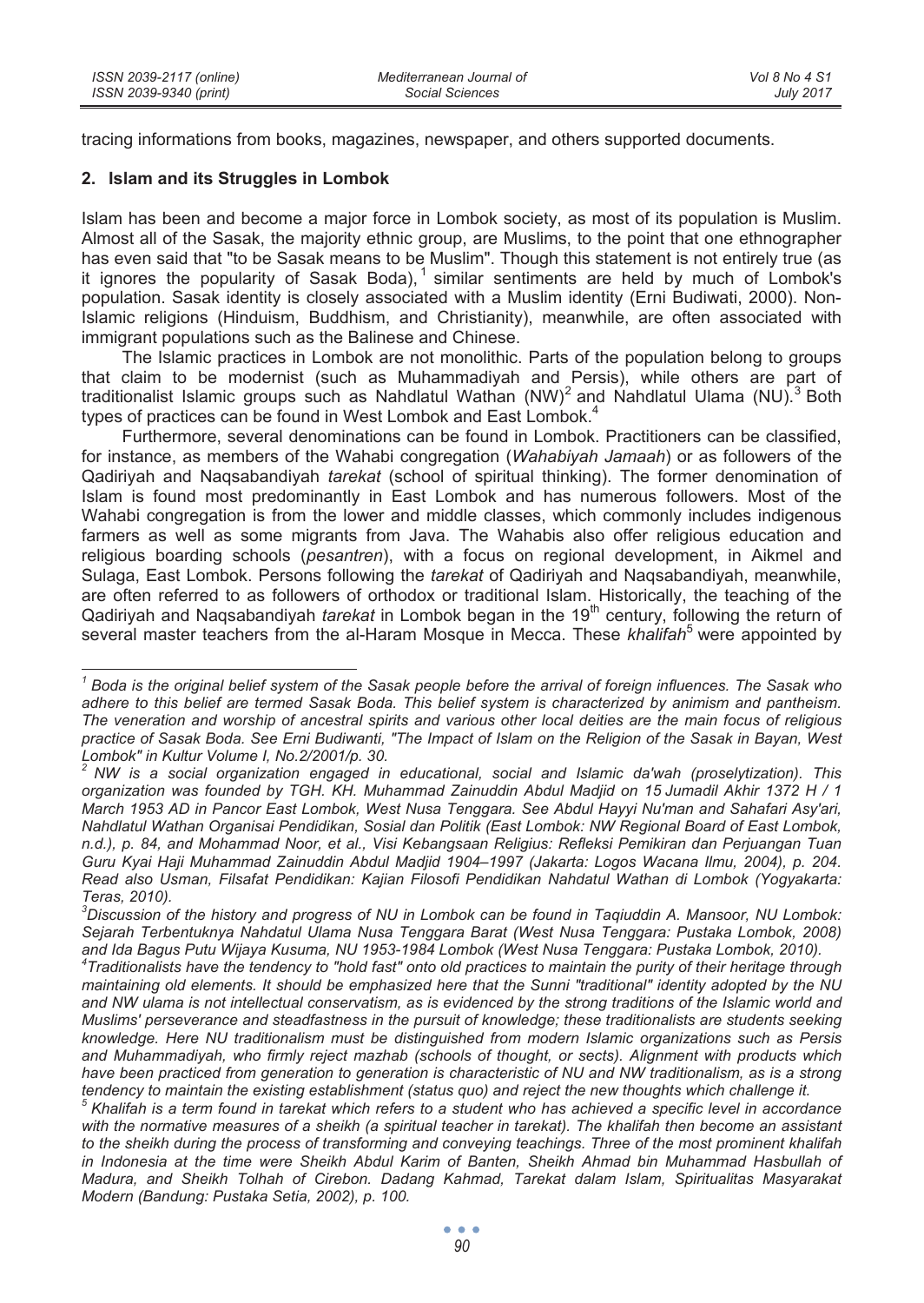Sheikh Khatib Sambas.<sup>6</sup>

One of the most recent denominations to enter Lombok is Ahmadiyya, which presently only has a few hundred members. After the expulsion of Ahmadis from the villages of Bayan, Selong, Praya and Pancor, they can only be found in Ketapang Village and (dispersed) in the provincial capital of Mataram. This latter location is relatively more heterogeneous; Mataram is home to many Balinese Hindus as well Minahasa, Batak, Chinese, etc. Christians. West Lombok, where Mataram is located, has a tourism industry centered around Senggigi Beach; as such, it is relatively more open than the homogeneous Sasak Ahmadi village of Ketapang.

 This description of the realities faced by Muslims in Lombok indicates that, throughout this island, Islamic teachings are varied. This has caused differences in the interpretation and practice of religion to emerge. The uneven spread of Islam and the preservation of local pre-Islamic beliefs have been deeply embedded in local structures and are suspected to be important factors in the different degrees in Islam's acceptance and understanding. Schwarz's statement that most Islamic communities in Indonesia consist of persons who think that Islam is just the latest addition to their mixed cultural traditions can be justified (Schwarz, 1994).

Differences in perspectives and understandings regarding the absorption and execution of Islamic teachings, as well as the religious accommodation of specific local structures, have contributed to the plurality of Islam in Indonesia. Soebardi describes Islam in the country thusly:

The Islamic reality of life is very pluralistic. One can find various ways of Muslims receiving and practicing Islamic teachings. Orthodox group practice religious obligations with full devotion. Meanwhile, many people call themselves Muslims but have a very shallow and imperfect understanding of and in their daily lives do not implement the instructions of their religion. It could be added here that many elements of worship come from the pre-Islamic era (Erni Budiwati, 2000).

#### **3. Dark History of Ahmadiyya in Lombok**

To understand the history and controversy surrounding Ahmadiyya in Indonesia, it is necessary to first examine the origins and teachings of Ahmadiyya itself. Ahmadiyya originated in India as a religious movement in the mid-1800s. In response to two Hindu religious reform movements in India, Mirza Ghulam Ahmad initiated a revival of Islam and Islamic missionary efforts. He began to disseminate his ideas through his publication of 'Proofs of Ahmadiyya' in 1880. This led to the establishment of the Ahmadiyya movement in 1889.

From the beginning, Ahmad declared Ahmadiyya to be an Islamic movement. His teachings differed, however, from the traditional Islamic doctrine in some important ways. The greatest offense to orthodox Islam was Ahmad 's claim that God's revelation did not cease with Prophet Muhammad, but that Ahmad himself was the spirit of the Prophet's incarnate or the *Mahdi*—the Messiah being many Muslims expected to come before the apocalypse to lead the faithful.

In Indonesia, violence against the Ahmadi has escalated since the presidency of Susilo Bambang Yudhoyono. The Majelis Ulama Indonesia (Indonesian Council of Islamic Scholars, henceforth MUI) *fatwa* of 1980 was ignored by the Suharto regime, and thus it was ineffective. Abdurrahman Wahid, during his presidency, greeted the Ahmadi high Islamic priest Mirza Tahir Ahmad, the grandson of Mirza Ghulam Ahmad, in Jakarta. Similarly, when Megawati ruled over Indonesia, there was no policy forbidding Ahmadiyya. This all changed in 2005, when the MUI issued a *fatwa* on Ahmadiyya<sup>7</sup> and the government accommodated it through three ministerial

 *6 Shaykh Khatib Sambas was a highly respected ulama of his time and a role model to students (seekers of knowledge) particularly those from the Indonesian archipelago. He came from Sambas, West Kalimantan, and stayed in Mecca until he died there about 1878. Martin Van Bruinessen, Tareqat Naqsabandiyah di Indonesia: Survei Historis, Geografisdan Sosiologis (Bandung: Mizan, 1992), p. 91.* 

*<sup>7</sup> This was not the first MUI fatwa on Ahmadiyya. In 1984, MUI issued a similar fatwa. The writer holds that the case of Ahmadiyya is a contestation over claims of truth; such contestation between different thoughts (textual conservatism and innovativism, Arabic and non-Arabic culture, and between different denominations of Islam) have been common throughout history. What is needed here is criticism of religious discourse and understanding, rather than religion as a whole. See M. Atho Mudzhar, Fatwa-fatwa, p. 134. For the latest fatwa from MUI on Ahmadiyya, see Nana RI Iskandar, Fatwa MUI dan Gerakan Ahmadiyya Indonesia (Jakarta: Darul Islamiah Kutbil GAI, 2005)*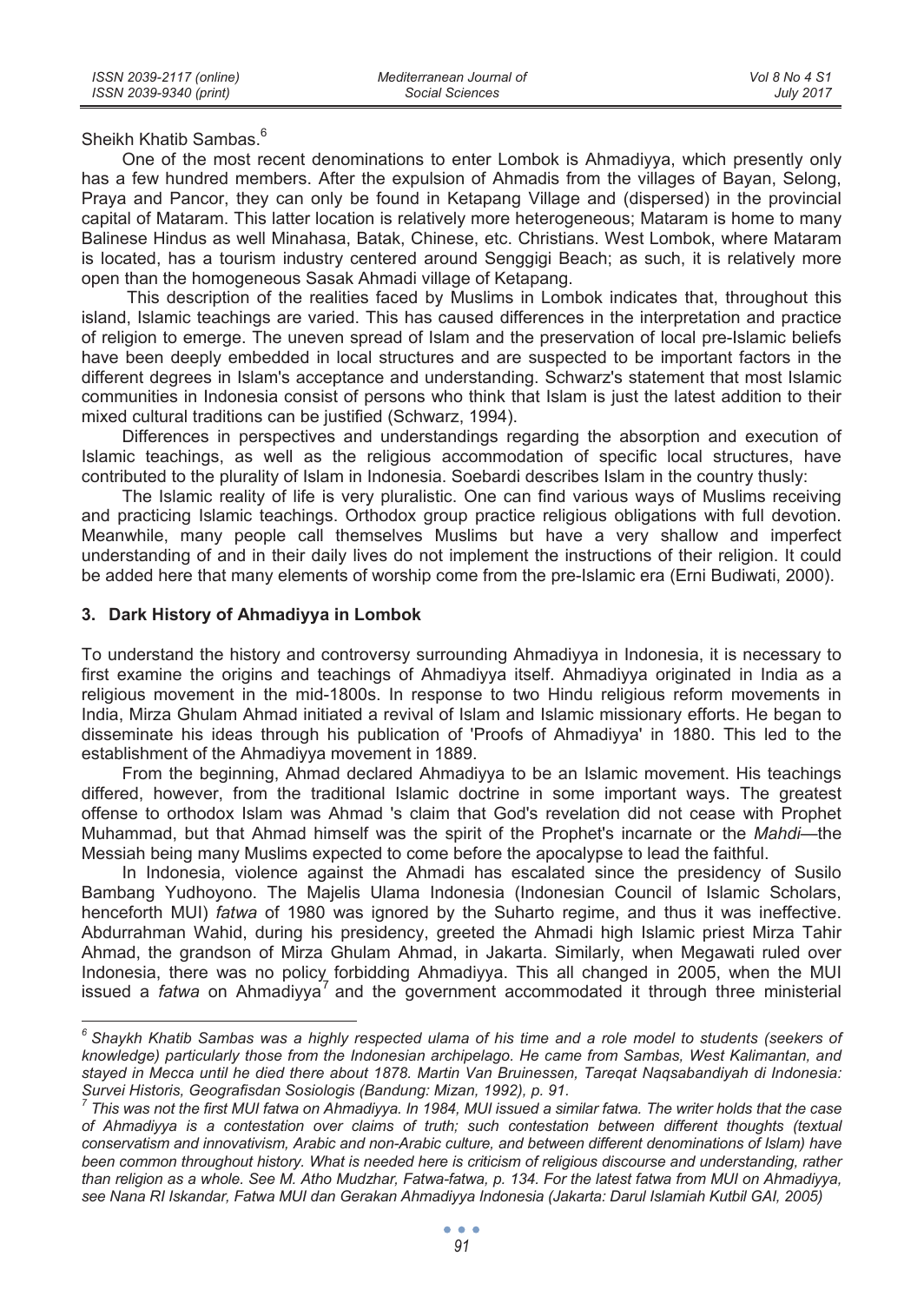decrees in 2008 Ahmadiyya.

Though violence against Ahmadis has escalated, it is not new in Indonesia. The Ahmadis, both adults and children (including orphans), have experienced various forms of mistreatment. The state and general populace, meanwhile, seem to simply act as bystanders. They do not take action to crack down on perpetrators or treat perpetrators as enemies of the state (as they do with terrorists).

Violence against the Ahmadis in Lombok can be seen as early as 1999 in Bayan, West Lombok, when one person was hacked to death, while another was grievously wounded. In 2001 there was a similar incident in Pancor, East Lombok. expulsion from their homes. Oddly, in response the local government of East Lombok gave the Ahmadis two options: they could leave Ahmadiyya and remain in Pancor, or they could remain in Ahmadiyya but leave the village. It is ironic that such persecution and eviction occurred in a nation which, people say, promotes and upholds diversity and human rights.

Violence against the Ahmadi has continued. To respond to this violence, in August 2005, during a period of frequent anti-Ahmadi demonstrations and fevered discourse, the writer delivered a lecture at the Tabligh Akbar ('great meeting') at the Jami' Mosque of the Regency on behalf of a committee which called itself the Aliansi Masyarakat Anti-Ahmadiyah (Anti-Ahmadiyya Alliance). From the proposal for this lecture, it was clear that the committee speakers and the masses to condemn the region's Ahmadis. The writer, however, refused to do so. Instead the writer offered theological and sociological explanations, reciting verses of the Qur'an which explained freedom of religion and that coercion (or even violence) to promote conversion was not allowed in Islam. The writer then provided examples from two prominent Lombok figures' interactions with the Ahmadi, specifically al-Magfurlahu TGH. M. Zainuddin Abdul Madjid (the Founder of NW) and TGH. M. Faisal (the NU leader in Lombok). Neither of these figures had, to the writer's knowledge, issued a *fatwa* condemning the Ahmadi as misguided, let alone invited and mobilized people to attack them. This could be seen from the Ahmadiyya Mosque on Sudirman Street, Pancor, not far from the secretariat office of PBNW. Similarly, in Praya, where many members of TGH. Faisal's congregation lived, Ahmadis still had freedom of worship.

The writer has observed that many Ahmadis have, as a result of violence against them, lost their homes, livelihoods, and the peace that they had enjoyed. Their children can no longer attend school, and their wives are no longer free to go to public places such as markets. The Ahmadis have become frightened and ashamed.

They have faced a corruption of the purpose of religion. Religion is supposed to be a protector, a provider of security, a spreader of peace on Earth, but has been repurposed to light the flame of hatred and hostility among the devout. Why, however, have religious leaders sometimes failed to develop a sense of sincerity among their followers? Writing in the late  $19<sup>th</sup>$  century, Friedrich Nietzsche—one of the most prominent reformers of theological philosophy— saw a terrible reality in the so-called "religion" of his time. The dissemination of hatred through the media and the fighting of wars was frequently initiated by religious organization. Religion, he held, was not presented as a humanist doctrine which respects human life. Nietzsche concluded that specific historical consciousnesses had become ensconced in religion and believed by millions of people. Religion had become corrupted. Nietzsche's most popular phrase, *Gott ist tot*, "God is dead", have been used when interpreting religion's role in exploitation, the Holocaust, and misogyny.

If probed further, the violence against the Ahmadis is a realization of State defeat. The State can be considered inexistent as it is unable to enforce the laws which citizens are breaking, instead choosing to simply "apologize". Furthermore, the State appears to have relented completely to the pressures of particular groups. It is unable to take a firm stance against the groups that commit such acts of violence.

Rather, it has seemed to support them. The violence against the Ahmadis of West Nusa Tenggara pushed the local government to issue such legislation as: 1) Decree of the Regent of West Lombok No.35 of 2001 on the Prohibition and Cessation of Ahmadi Doctrine/Ideology in West Lombok Regency, a decree which is based on Recommendation of the MUI of West Lombok Regent Number 12/MUI-LB/7/2001 (dated 5 July 2001), which contains a request that the Government of West Lombok "explicitly prohibit the activities of this group and also firmly crack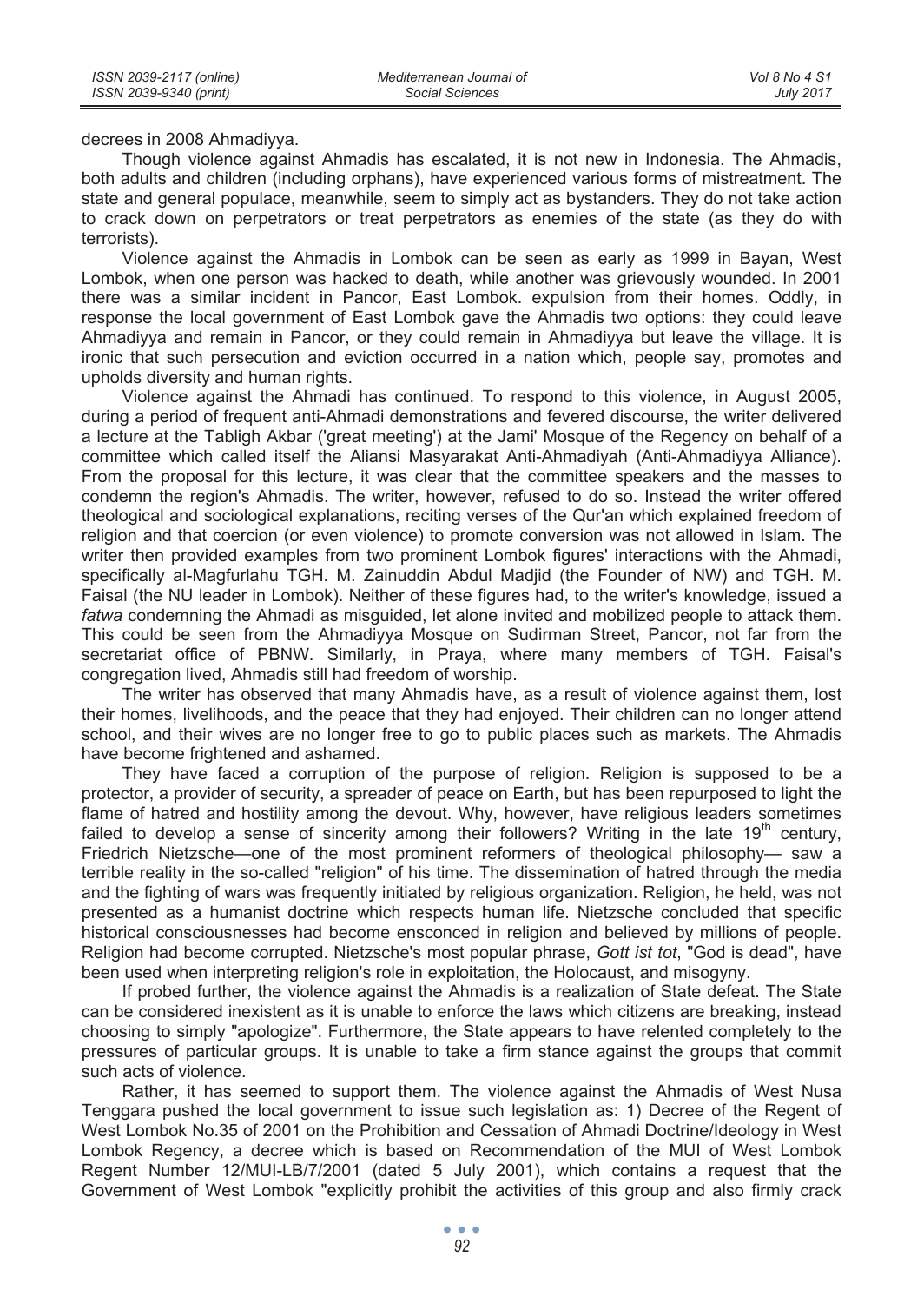| ISSN 2039-2117 (online) | Mediterranean Journal of | Vol 8 No 4 S1 |
|-------------------------|--------------------------|---------------|
| ISSN 2039-9340 (print)  | Social Sciences          | July 2017     |

down on any violations of the prohibition"; (2) Decree of the Regent of East Lombok No. 045.2/134/KUM/2002 of 13 September 2002, which prohibits the dissemination of Ahmadiyya teachings and ideology, both oral and written, in East Lombok; 3) Letter of the West Nusa Tenggara Governor No. KW.19.1/4/HU.00/1353/2006, dated 28 March 2006 and addressed to the Minister of Home Affairs, Minister of Religious Affairs, and the Attorney General; this letter requested the prohibition of Ahmadiyya in West Nusa Tenggara.

Today, the Ahmadis take shelter in the Transito Dormitory in Mataram. In an interview, one Ahmadi said:

We have been forced to stay in this dormitory. We do not dare return to the village. We are afraid that the burning will begin again. We are surprised that our brothers hate us so much, even though we worship as stipulated in Islamic teachings. They assume that we are *sesato* (animals). Why, even after Independence, can we not enjoy this freedom, when during the revolution we fought together without any concern for our denomination or beliefs. Hopefully this is a trial, one through which we must remain steadfast in our worship, and the government is willing to resolve this problem, because we regret that our children dare not go too far from this place. $8$ 

The continued existence of problems between the Ahmadis and the surrounding society in their social interactions can be seen from society's treatment of them. As recognized by Hidir, the Ahmadis feel as though they are treated differently, as do their children, who study at an elementary school near the Transito Dormitory. Though social interactions have improved recently, the discrimination is nonetheless clearly felt. For example, the children receive their school reports collectively in the form of a single sheet captioned "the learning results of Ahmadi children".<sup>9</sup>

The writer's field observations at Transito Dormitory suggest that the conditions of the Ahmadi families' residence have limited their personal activities. For more than a year, they lacked water and light because the national water and electric companies had cut off service; the manager of the dormitory did not want to pay the bills. Their present residence appears to actually be more like "an isolation camp" intended to continually pressure Ahmadis until they "give up and repent" by abandoning their beliefs. In other words, even today there is an intention to force the Ahmadis to stay in such deplorable conditions. Their refusal to "acknowledge their deviation" and "return to Islam" has been considered an act of defiance which rejects the solution offered by the government.<sup>10</sup> This can be seen in the utterances of government officials. For example, the Director General for the Societal Protection and Police for West Nusa Tenggara stated that the Ahmadis "... do not want to be taken care of, and the government does not want to take care of them". Similar sentiments were expressed by the Head of Public Relations of the Regional Office of the Ministry of Religious Affairs for West Nusa Tenggara: "The government has not given up in taking care of them, but they (the Ahmadis) do not want to listen to the government".<sup>17</sup> The MUI chapter in West Nusa Tenggara, meanwhile, considers the Ahmadiyya issue "already finished" with their decree, as "we do not need dialogue and talks because we have obviously based [our decree] on the MUI *fatwa*. Communication between the MUI and the Ahmadis is finished".<sup>12</sup>

The MUI *fatwa* which declared Ahmadiyya to be heretic in 1980 may serve as reflection of the "breakdown" of inter-religious harmony which is characterized by increased conservatism in religious life. It is thus unsurprising that the 1980 *fatwa* was released almost in conjunction with the MUI *fatwa* which declared that saying "Merry Christmas" was *haram* (forbidden). The 2005 MUI *fatwa* was born of a similar context. At that time, the Ahmadis were often depicted as a common enemy by conservative groups in religious organizations, including both those known for their

erman *a Interview with Hidir at the Transito Dormitory in Mataram, 3 January 2008.<br>A Interview with Hidir at the Transito Dormitory in Mataram, 3 January 2008.* 

*<sup>9</sup> Interview with Hidir at the Transito Dormitory in Mataram, 3 January 2008.* 

<sup>&</sup>lt;sup>10</sup> Observation, 3 January 2008.<br><sup>11</sup> Lombok Post, 29 October 2009.<br><sup>12</sup> Interview with Prof. Drs. H. Saiful Muslim in Mataram, 1 November 2009. Legislation on the Ahmadis includes *Decree of the Minister of Religious Affairs No. 3 of 2008, Decree of the Attorney General No. Kep-0333/A/JA/6/2008, and Decree of the Minister of Internal Affairs No. 199 of 2008. This latter legislation contains six warnings and commands targeted at followers, members and / or board members of both Ahmadiyya Jamaah in Indonesia (JAI) and the Ahmadi community. See http://www.kompas.com/read/xml/2008/06/09, accessed 2 May 2009.*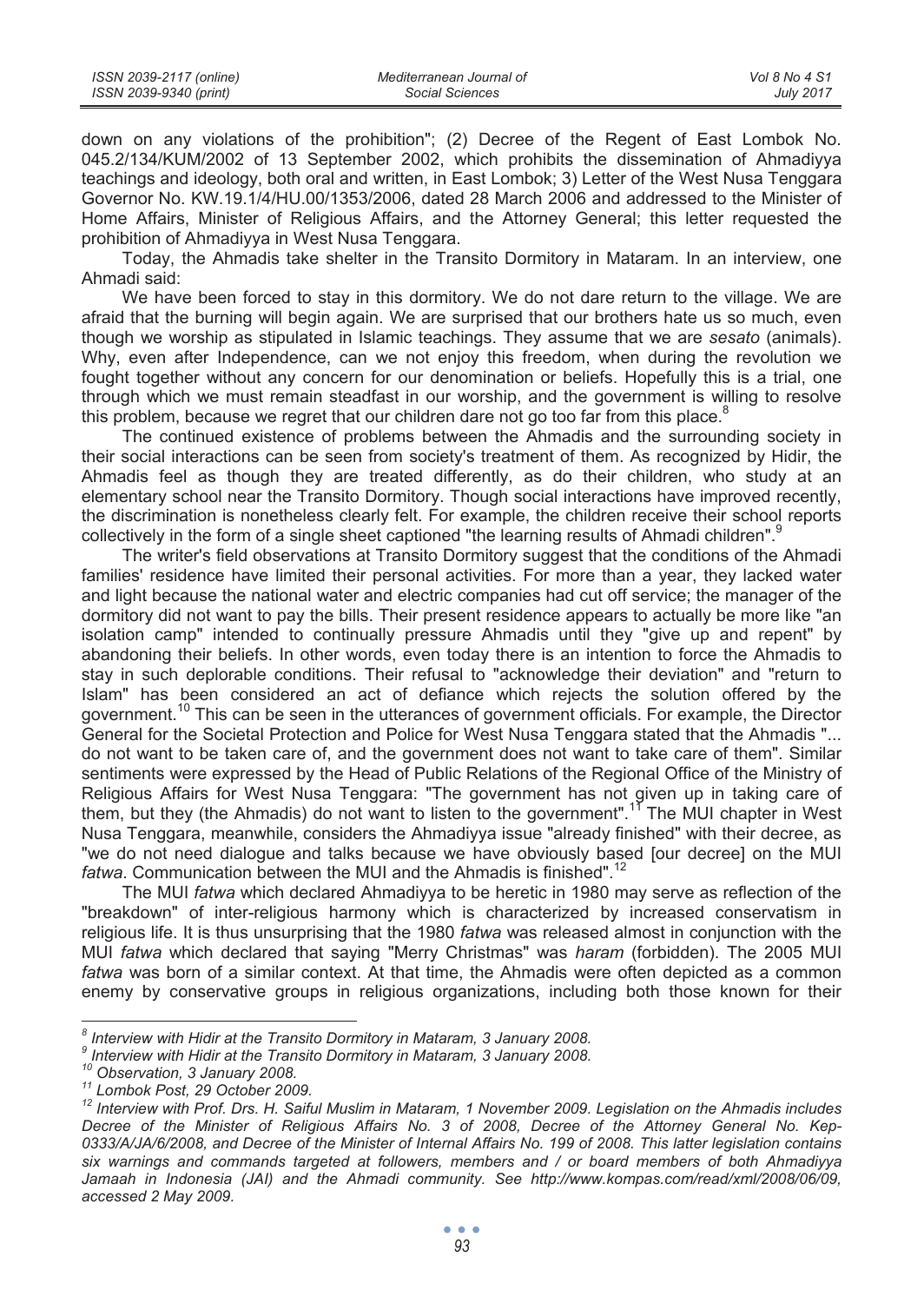| ISSN 2039-2117 (online) | Mediterranean Journal of | Vol 8 No 4 S1    |
|-------------------------|--------------------------|------------------|
| ISSN 2039-9340 (print)  | Social Sciences          | <b>July 2017</b> |

violence and more moderate ones such as NU and Muhammadiyah. These groups were united to face the common enemy and thus collaborated in issuing the 2005 *fatwa*.

This could explain, at least partially, why the 2005 MUI *fatwa* confirming the 1980 MUI *fatwa* that declared Ahmadiyya to be *haram* was issued in conjunction with *fatwa* denouncing pluralism, liberalism and secularism. The Ahmadis and pluralist groups were both considered common enemies, and as such the "alliance" of conservative Islamic groups, considering the 1980 MUI *fatwa* to be ineffective, felt a need to reaffirm MUIS's stance on Ahmadiyya. In fact, even after the issuing of the 1980 MUI *fatwa*, the number of Ahmadis grew, and more of them propagated their beliefs publicly, especially during the Reform period; ironically, similar trends in preaching have been practiced by the conservatives.

Judging from above trend, there is a greater possibility that the Ahmadi in Indonesia will be forced to undergo the same fate as the Ahmadi in other Islamic and majority Muslim countries. Moreover, various political forces in Indonesia tend to take a "safe approach" to the "Ahmadiyya problem", and as such they do not adopt a proper attitude. If they are considered to support Ahmadiyya and the Ahmadis, they will likely lose the support of the majority of Indonesian Muslims, who tend to be anti-Ahmadiyya.

The Ahmadis in Lombok share similar experiences to other denominations which are considered to deviate from mainstream Islam, such as the Wetu Telu Muslims, who can also be found in Lombok. As a minority, the Wetu Telu have been pressured both directly and indirectly by three layers of "oppression": the penetration of modernity, the incessant dissemination of mainstream Islamic *da'wah*, and the massive implications of political policies—particularly the transmigration program. The Wetu Telu remaining in Lombok have become increasingly distant from the general Sasak community and stigmatized as being "out of date" and theologically "misguided"; therefore, it is commonly held that they need to receive *da'wah*. Is it true that the teachings of the Wetu Telu are misguided according to *fiqh* and theology? Why are local nuances of Islamic beliefs always marginalized? Is this not a proof of religious plurality within Islam itself, which shows the religion's hospitality towards local cultures? The conversion of the Sasaks from Boda (Hindu–Buddhist syncretism) to Islam, and the conversion of syncretic and nominal Muslims—called Wetu Telu—to the "perfect" Islam—referred to as Waktu Lima (Five Times, referring to the number of mandatory prayers)—shows the cultural dynamism through which Islam is spread, absorbed, accommodated, and expressed in Indonesia. This dynamism also underlies the fact that the dissemination and teaching of Islamic doctrine is a long and continuous process involving relentless antagonism and assimilation.

#### **4. Towards a Transormative Religious Understanding**

For the writer, the case of the Ahmadi in Lombok is a struggle over truth claims similar to those found throughout history among the textualists and interpretationists, the conservatives and innovatives, the Arabic and non-Arabic, and between different denominations of Islam. The issue requires a critique of religious discourse as well as a complete understanding, rather than a single discourse of religion.

Non-singularity in understanding religious practices can be seen in the encounter of various historical religious traditions through inter-religious practices. In this global world, it is undeniable that religious practitioners attempt to formulate new concepts of morality. First, the internal moral issues of each religion have objective legitimacy pertaining to its beliefs, as related to an unavoidable and exclusive entity. Second, religions and their formulation seek a minimum framework for acting together to face challenges and anxiety. Third, religions are fully responsible for becoming involved in a global pool of plurality. This is, of course, one way to process religious challenges and can be adapted to historical laws which ensure differences. Religious practitioners must not so arrogant as to proclaim others to be infidels or deviants; they could be more noble and more religious (Islamic, in this case), in the presence of God (*kufrun indan nass wa lakin mukmin indallah*). A servant's accountability to God cannot be determined, generalized, or claimed by others, because there is no objective value which can be used as a parameter. Someone's faith (or lack thereof) in his or her beliefs cannot be judged by other humans (Hidayat, K, 1998).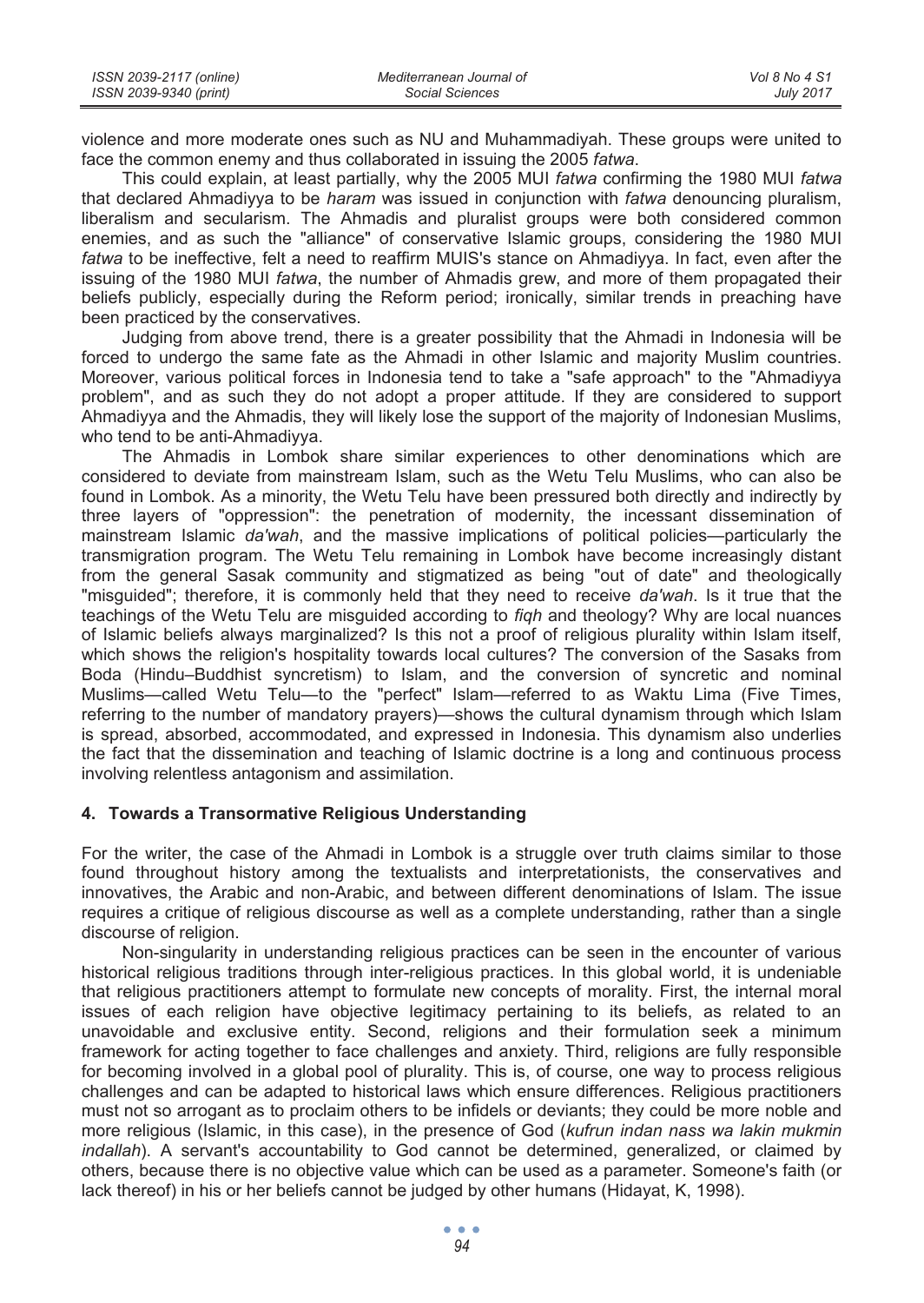| ISSN 2039-2117 (online) | Mediterranean Journal of | Vol 8 No 4 S1    |
|-------------------------|--------------------------|------------------|
| ISSN 2039-9340 (print)  | Social Sciences          | <b>July 2017</b> |

Understanding, here, should be directed towards a fresher direction in which religion only sets the value system and ethical awareness of its followers. Religion should be seen as doctrine in which messages are encoded to improve the quality of human culture, rather than as formaltraditional ritual actions, as once expressed by Weber. The deepest element in religion is faith. It is faith that makes someone strong, consistent, and have high moral standard. Faith and morality are two related aspects, also called the effect of faith, of building a new awareness of faith within communities. Faith must become something sacred and undisputed.<sup>13</sup>

The MUI has refused to accept such a view. As stated above, the organization has issued two *fatwas* which declared that Ahmadiyya was heretic and urged Ahmadis to return to the purity of Islam or to form a new religion. These fatwa, issued in 1984 and on 29 July 2005, essentially held that Ahmadiyya as a belief system should be removed from Islam and proclaimed that its followers were misguided and misled. This *fatwa* has been used as justification for groups of people to label the Ahmadis as misguided people and even to expel them and raze their homes and places of worship. The claim that they are "deviant" has limited the options available to Ahmadis: they may either change their beliefs to match those of mainstream Islam or leave Islam and establish their own religion. Such theological logics and cliché solutions are routinely promoted by the *ulama* (Islamic scholars), particularly those united in MUI, and then maintained by local and national authorities. For the writer, however, the true value of each belief is equal. One belief cannot be used as a yardstick against which the other belief's true value is measured, even when the first belief is embraced in majority. Based on epistemology, a belief is no more than a result of understanding, the *ijtihadi* product of thought, an interpretation of the fundamental doctrine.

Dealing with followers of other denominations or *mazhab*, a religious person must be prepared to face the fundamental differences and acknowledge them as life views regarding how one should think, behave, act and live. As Franscesco de Sanctis said, religious people should be cultured. Those who believe in God should also seek political order, a non-violence (*ahimsa*), clean government, and good governance, and aspire to democracy.

As such, responding to the plurality of religious beliefs with violence, as in the case of Ahmadiyya in Lombok is not a wise choice. Moreover, it goes against the basic message of Islam itself as a spreader of love and mercy (*rahmatan lil alamin*). If Ahmadi theological beliefs must still be viewed as "wrong" or "misguided", it is best to practice *da'wah* without violence, be it physical or non-physical. *Da'wah* should be delivered through wisdom and sagacity. Even the Prophet discussed with Christians, and Nazran said, "Let use discuss, talk to each other. Who knows, there is truth in us or in you".

In the Qur'an, God offers at least three options for a methodology to draw people to the truth. These are (1) describing wisdom (*al-hikmah)*; (2) setting forth guidance or good advice (*al-ma'izah al-hasanah*); and (3) establishing dialogue (*mujadalah*). All of these must be conducted in a sympathetic manner (*ahsan*), with gentleness, without force, as reflected in the use of the words "invite" or "summon" at the beginning of verses.<sup>14</sup> There is no indication to use violence, either explicit or implicit— such as the use of the terms "force", "assault", "destroy", or "kill"—in other verse.

*<sup>13</sup> Weber defined mature religions as religions which can utilize rational thinking instruments more prominently than immature superstitions or rituals, which in many ways cannot be understood by more advanced global ethics. In this regard, Weber finds the ideal type of religion as a rational instrument to be Protestantism, which he attributes with creating the competitiveness of capitalism through its religious belief that faith is determined by how hard one develops one's own economic life and community. Many of his concepts link morality, faith,*  and culture. In the history of the moral reformation in Italy, for example, an understanding which criticized the *strong construct of religious belief (by the Catholic Church) and its influence on secular thought and culture was intensively and initiated into idiomatic framework. Gramsci even concluded, by looking at the pollution produced by the church, that if there are moral and cultural presuppositions on one hand and religion on the other hand, it*  is religion that must be eliminated. An ethical society is most important. See St. Sunardi, Sastra dan *Perkembangan Budaya (Yogyakarta: Sanata Dharma University Press, 2001).* 

*<sup>14</sup> Q.S. an-Nahl [16]: 125*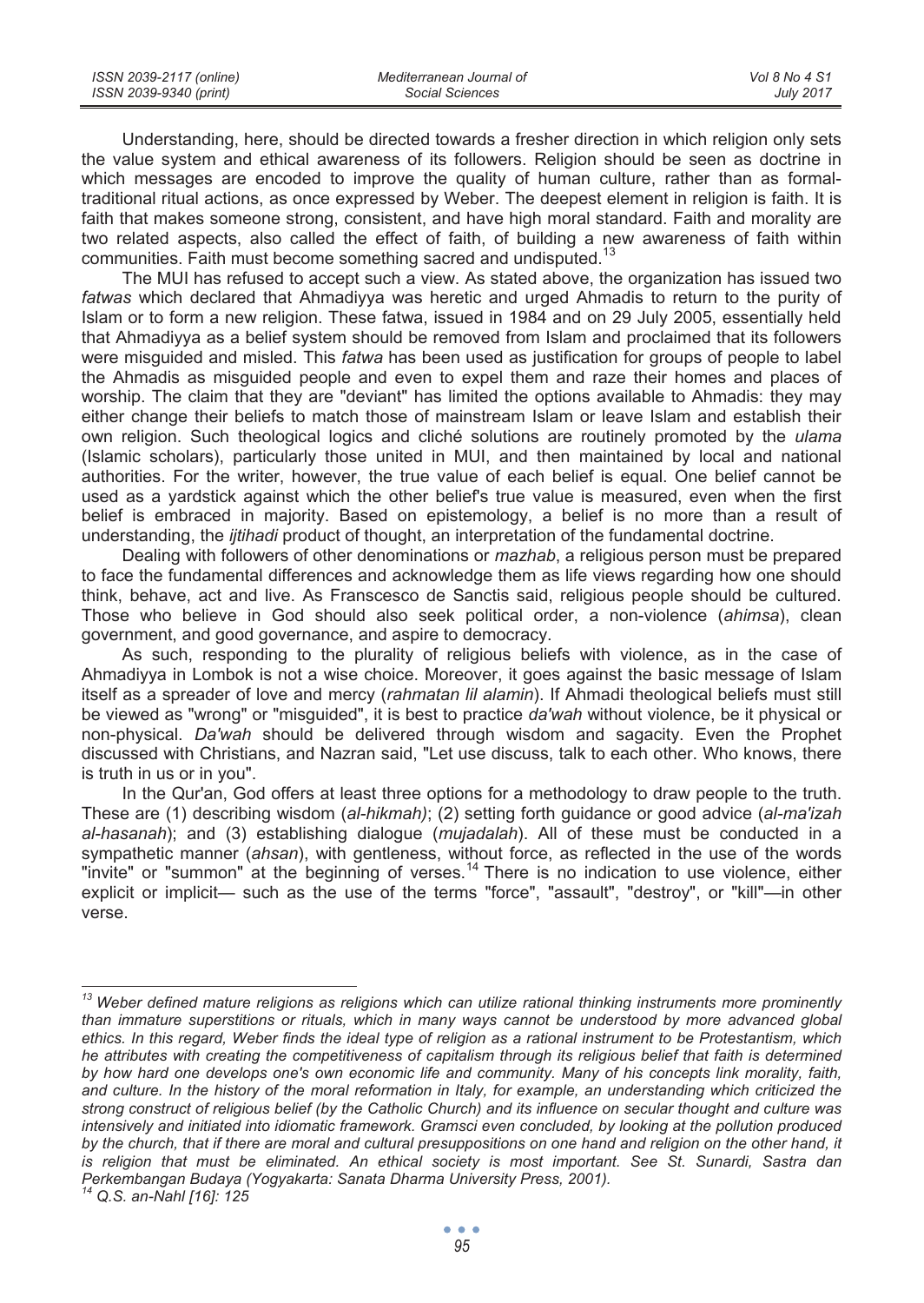## **5. Continued Transformation Plan**

#### *5.1 Deconstruction of Fiqh Discourse*

The issue of relationship with non-Muslims, regardless of their religion and faith, is the most serious and dilemmatic problem in Islamic *fiqh* (jurisprudence). At this level, *fiqh* experiences an extraordinary weakness. The universality and flexibility of *fiqh* appear as if they are hidden, or even lost. *Fiqh* has been used, implicitly or explicitly, to spread hatred and distrust against other religions.

Several groups have always been viewed negatively according to classical *fiqh*, namely "polytheists", "apostates" and "infidels".15 When one versed in *fiqh* meets such a community, that person will often give this group a stern warning. The question then is, why is the character of classical *fiqh* like that? How is *fiqh* reconstructed in regards to inter-religious relationships? How does *fiqh* respond to minority rights? How does *fiqh* respond to violence in the name of religion? How does *fiqh* respond to the concept of citizenship?

Answering these questions requires a renewal and deconstruction of *fiqh*, particularly in restoring the inter-religious relations which have been tarnished over many years. *Fiqh* must be renewed at (at least) three levels. First, at the methodological level, there are many similarities to the renewals performed by other *ulama* versed in *fiqh*, including the need for contextual interpretation of *fiqh* texts, methodological schools, and verification between principal teachings and branches. At this level, at least two steps of deconstruction and reconstruction are required to promote the view that classical *fiqh* should be read in the context and spirit of the time.

Second, there must be a renewal at the ethical level. *Fiqh*, as a treasure which has grown among society, seems to provide a raw and ready to serve material. Consequently, the products of *fiqh* are formalistic and legalistic. A renewal of *fiqh* which understands said jurisprudence as social ethics is required.

Third, there must be a renewal at the philosophical level. *Fiqh* is actually open to philosophy and contemporary theories, especially in dealing with a multi-cultural and multi-religious society. It is important that *fiqh* can comprehensively take pictures of social reality. The most appropriate example for this case is human rights. To make *fiqh* interact with contemporary issues, it must "open up" and become progressive while simultaneously understanding concepts in a fundamental—rather than partial—manner. Of course, how *fiqh* can be open and progressive depends greatly one understanding of pluralist theology, because *fiqh*'s emphasis on the rejection of other groups or communities is indeed the product of an exclusive theology.

## *5.2 Neutrality and Impartiality of State*

The constitutional guarantee of religious and principled freedom is actually the logical continuation and ontological recognition of the fact of social and cultural pluralism, including religious pluralism, which has existed in Indonesia for hundreds of years. The Republic of Indonesia was founded on such principles of pluralism. According to these principles, the state must be neutral and impartial in the case of internal disputes between—and within—religious communities.

## *5.3 Tolerance in a Plural Society*

Religious belief—which is essentially individual-personal—must be guaranteed by democratic institutions for the implementation of social and political stability. This means that tolerance should be the norm for inter-religious and inter-faith relationships, with the state acting to protect the

*<sup>15</sup> Historical realities have colored the meaning of religious texts regarding religious rights, including the categorization of persons as Muslims or zimmi or harbi non-believers (dar al-Islam or dar al-kufr), as well as the identification, trial, and execution of apostates. Figh riddah, in classical Islamic jurisprudence, has frequently been used in discourse as the basis for urgent handling violence against Islam and the thoughts of the Muslim people. Faqihuddin Abdul Kadir, "Nilai-nilai Pluralisme dalam Ajaran Sosial Islam, Perspektif Fiqih Realitas", Ulumuna Volume VIII, Number 14, July to December 2004, p. 267.*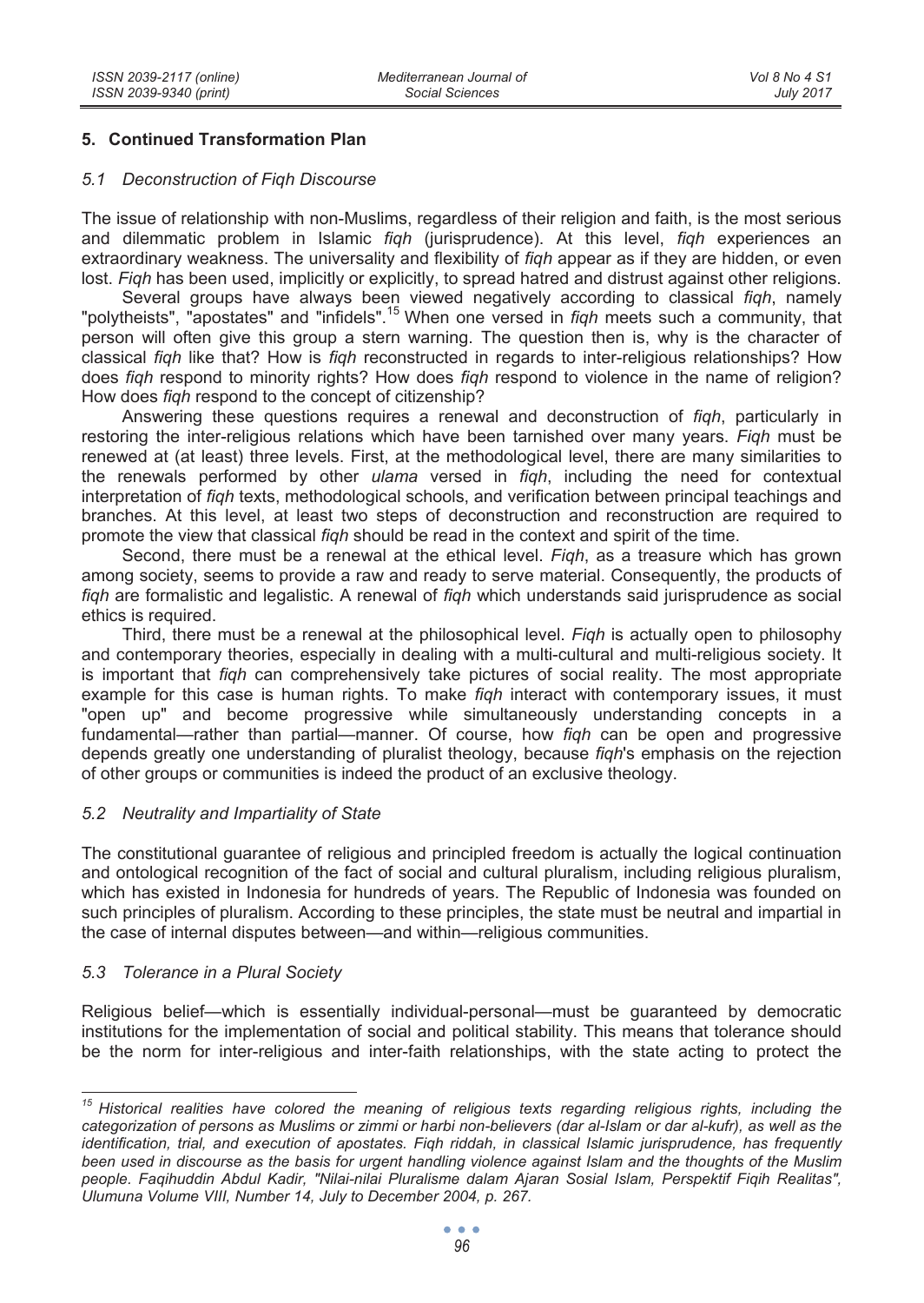| ISSN 2039-2117 (online) | Mediterranean Journal of | Vol 8 No 4 S1    |
|-------------------------|--------------------------|------------------|
| ISSN 2039-9340 (print)  | Social Sciences          | <b>July 2017</b> |

freedom of religious believers at the individual and group levels. In a pluralistic religious society, religious tolerance is a requirement which, above all things, must be maintained by the State as a constitutional mandate.

#### *5.4 Objectification of Religion through Deliberation*

Religious belief cannot simply be used as the basis for making or legitimizing public decisions unless it is first translated into secular political reason. This principle reminds us of what Kuntowijoyo termed the objectification of religion, that is, the transforming of a particular religion's norms and subjective values into universal social ethics so that they may be generally acceptable and applicable by all people through public deliberation.

Unfortunately, facts have shown that these three premises have collapsed in Indonesia in the face of rampant and incessant fundamentalist intolerance over the past ten years. Claims of exclusivity, which are particular and subjective, have even been used as reasoning to underscore actual coercive action through the State monopoly. Such reasoning has even infiltrated clerical institutions with semi-state agency status in the making of official *fatwas*, as in the case of antipluralism. In the case of Ahmadiyya, even the Minister of Religion has drafted a decree coercing Ahmadis to either change their religion or remove themselves from Islam.

Coming to this, it is unclear how fundamentalist reasoning has become so hegemonic, and thus how Indonesians—especially mainstream Muslims—should behave. Nurcholish Madjid's teachings that asked Muslims, as citizens, to impose a double attitude, one of "external pluralism and internal relativism," have been abandoned, and are no longer honored.

#### **6. Conclusion**

In an inspirational and normative way, Muslims have a source which is never dry through which they can look at the future. The Qur'an, as the container for a divine message, is eternal and always actual. The Qur'an is always present among its people, reaching beyond the limits of space and time. Its presence is always greeted with dialogue and comprehended interpretations and holy activities meant to capture its substantive messages. As such, although the revelation has textually expired, it has been and continues to be published. Furthermore, millions of works of interpretation have been and will always be produced by Muslims and non-Muslims alike. It seems as though no texts but the Qur'an has become the object of continued interrogation, dialogue, or consultation with such significant implications for society, politics, economics, and civilization. For Muslims, such themes as human rights, justice, egalitarianism, environmental protection, work ethos, and gender issues—all themes of humanity—have been part of the Qur'an and Islam from the beginning. The meaning of this divine revelation is treated as both a command and a way of life by believers (the *mukmin*), and this has encouraged the birth of an Islamic community (the *ummah*) and the institution of religious culture. In other words, religion is not only an individual belief, but also, from a socio-historical perspective, a home and cultural identity which offers protection as well as a curriculum for and meaning of life.

For the future, it seems that there is no choice but to open up to dialogue and be ready to accept 'good things from other people.' Unfortunately, such dialogue will be nothing but beautiful yet empty words if it is insincere. Though religious leaders engage in close dialogue, those who follow them may continue to maintain suspicion. This is not entirely their fault; it is also the fault of those who do not disseminate the results of dialogue among the common populace. Moreover, if it is agreed that dialogue must be held by groups which are equal to each other, other problems will surface.

### **References**

Abdul Hayyi Nu'man and Sahafari Asy'ari. Nahdlatul Wathan Organisai Pendidikan, Sosial dan Politik. East Lombok: NW Regional Board of East Lombok, n.d.

Dadang Kahmad, (2002). Tarekat dalam Islam, Spiritualitas Masyarakat Modern. Bandung: Pustaka Setia.